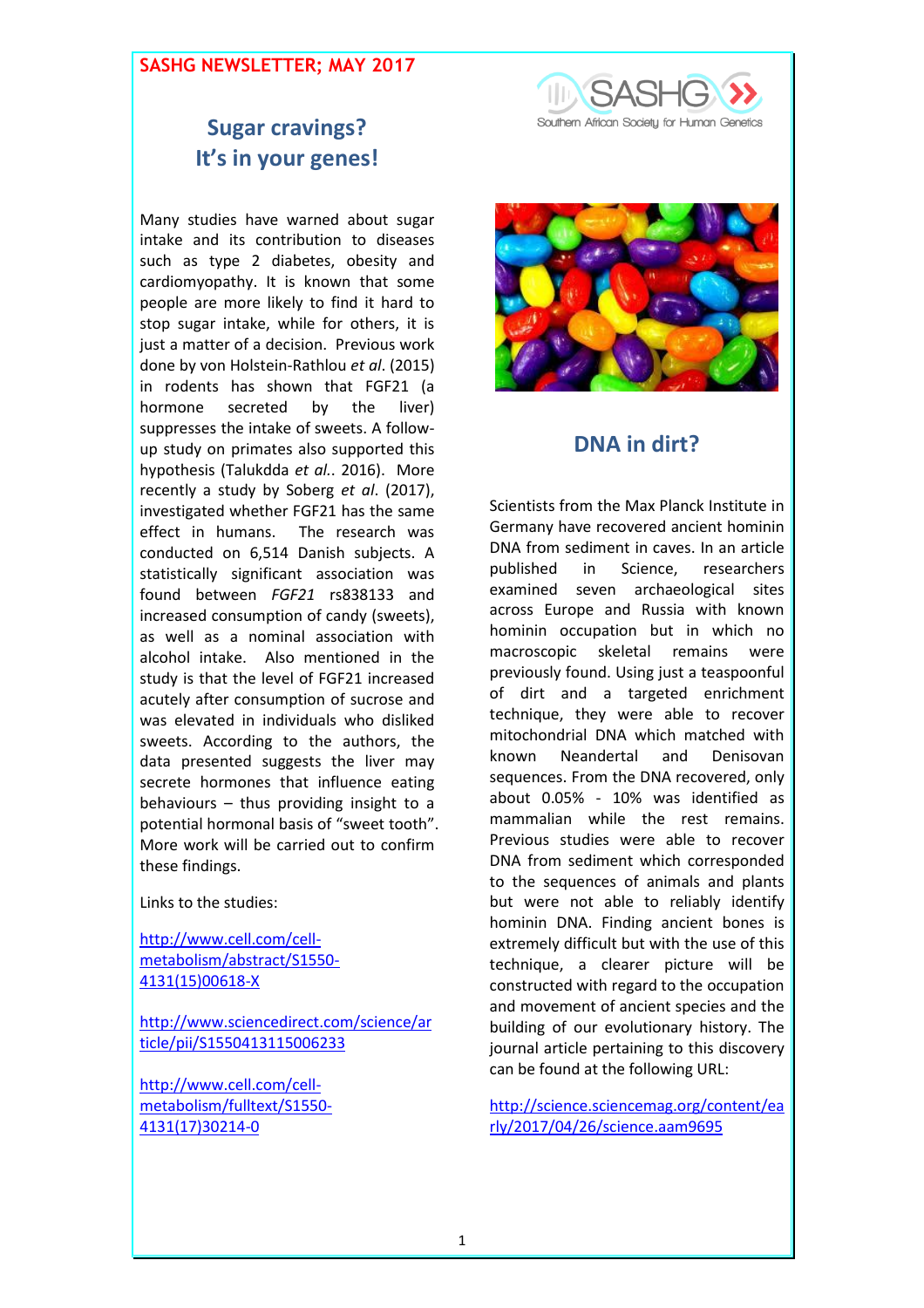#### **SASHG NEWSLETTER; MAY 2017**

# **There are 6500 differentially expressed genes between him and her!**

A recent paper published in BMC Biology by the Weismann Institute of Science has reported that there are 6500 differentially expressed genes between men and women. For this study, the group analysed RNA sequencing data from 544 adults (part of the GTEx-project) and revealed genes that are differentially expressed in the reproductive tracts and tissues common in both sexes. For instance, they found that the genes highly expressed in the skin of men were related to growth of body hair and those responsible for building muscles were also highly expressed in males; while genes responsible for fat storage were more highly expressed in women. In general, the study identified significant association between sex-specific gene transcription, reduced selection efficiency, and accumulation of deleterious mutations, which might affect the prevalence of different traits and diseases. Indeed men and women have different selection pressures. The study suggests the need for a better understanding of both sexes at the genetic level, as this may play a role in disease or response to treatment.

**Compiled by: Lindiwe Lamola and Shareefa Dalvie**

You can read more about the study at:

[https://bmcbiol.biomedcentral.com/articl](https://bmcbiol.biomedcentral.com/articles/10.1186/s12915-017-0352-z) [es/10.1186/s12915-017-0352-z](https://bmcbiol.biomedcentral.com/articles/10.1186/s12915-017-0352-z)

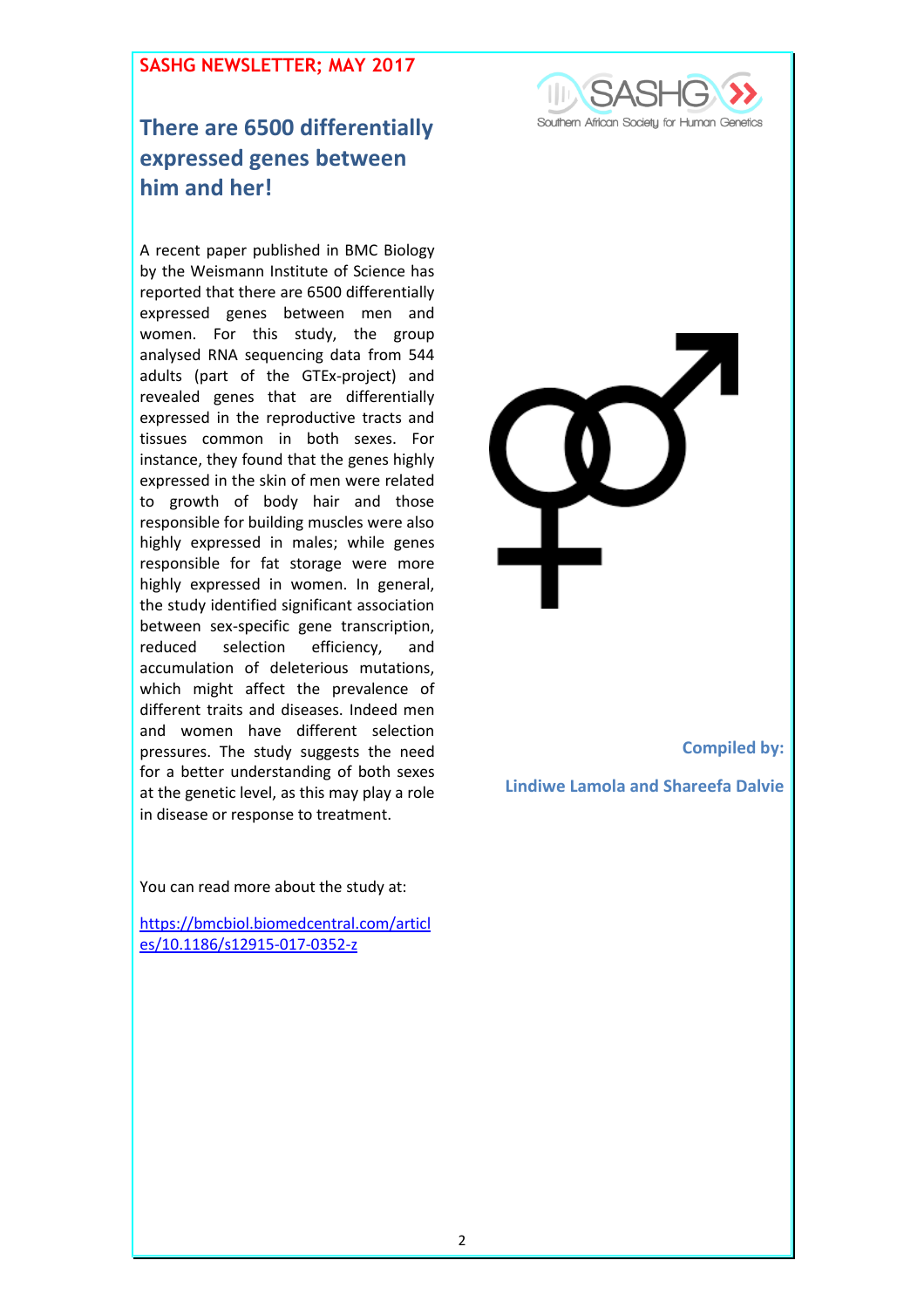### **STUDENT PROFILE; MAY 2017**





**Lindiwe Lamola PhD Candidate University of Cape Town** 

#### **1. What is your current area(s) of research?**

I have an interest in rare genetic syndromes (disorders). My PhD project investigated the genetic factors underlying Lynch syndrome and Constitutional Mismatch Repair Deficiency Syndrome; both are inherited cancer syndromes.

### **2. What is your background and how did you become interested in your field of research?**

I completed my BSc at the University of the Free State and subsequently joined the Division of Human Genetics at the University of Cape Town; where I completed both my honours and Masters and currently PhD. I have always had an interest in cancer genetics ever since my grandmother was diagnosed with cancer many years ago. Having worked on projects involving the understanding of cancers, I have gained much needed insight, but I also have learned that the road is complicated and much still needs to be elucidated.

### **3. What piece of advice would you give to somebody beginning their career in genetics?**

The road is not easy; however what we do (no matter how small) is a step closer to a better understanding of diseases or disorders.

#### **4. How do you like to relax?**

I read a lot and I like to take walks on the beach.

#### **5. Do you have any secret talents?**

I am proficient in mirror writing.